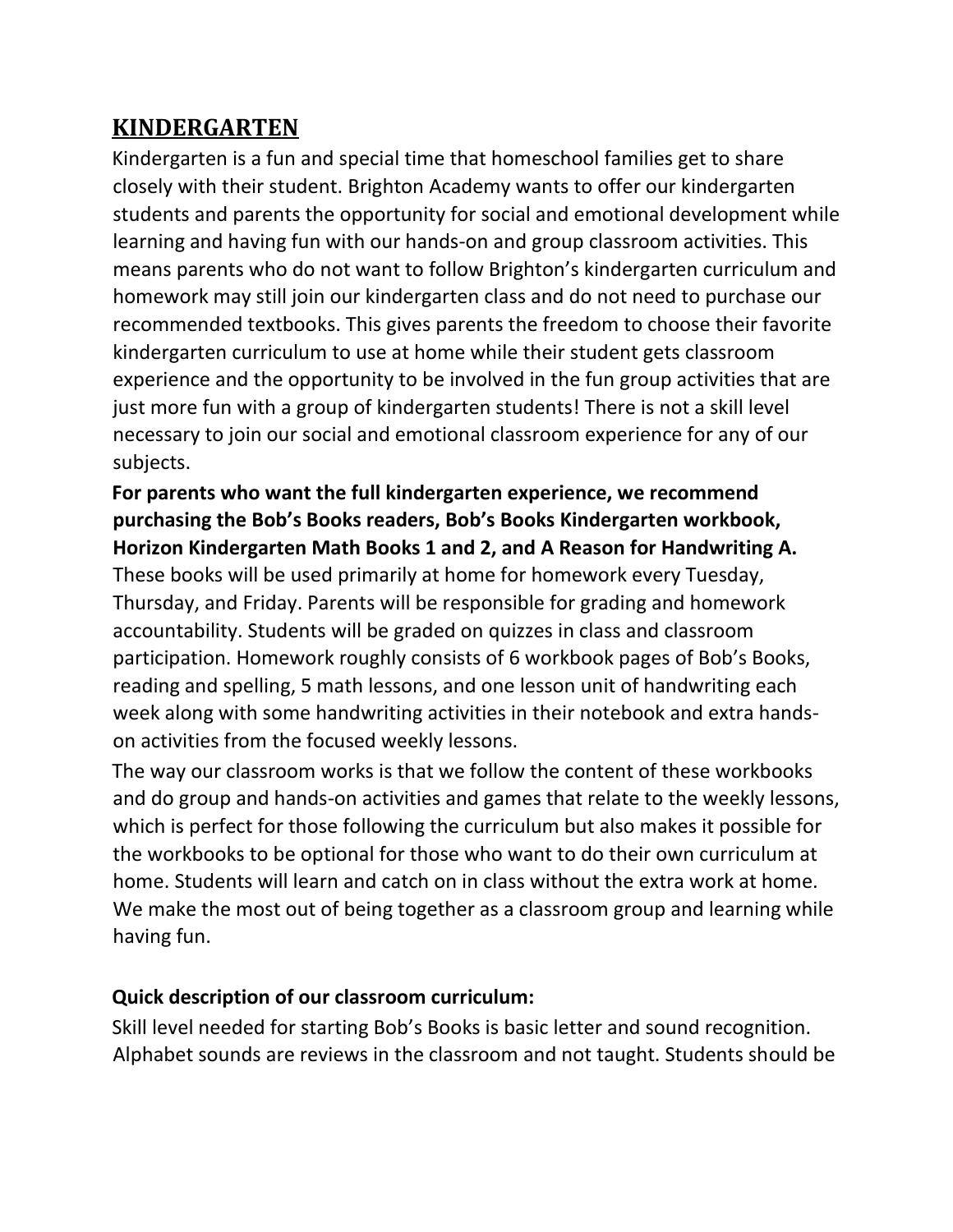able to begin putting letter sounds together but do not necessarily need to be reading yet.

Bob's Books class for kindergarten includes learning CVC words and progresses later to 4-5 letter words. We have 5 spelling words each week from our weekly Bob's Book readers and have a spelling test each Monday. Vowels are a major focus all year. Students will have copy work at home and will learn how to form simple sentences in class. Bob's Books makes learning to read fun and easy with their short stories that we focus on each week. Students will use letter tiles and whiteboards to practice writing and forming their spelling words and will play fun phonics and spelling games in class.

Horizon math lays a solid foundation for counting, number recognition, writing and reading numbers, skip counting, money, time, simple addition and subtraction using a number line, place value, odd/even, and understanding the calendar are a few of the major concepts we will learn. We count together in class while doing tons of fun math games and activities that follow along with the weekly homework from the textbook. There is no skill level needed to begin our math class.

A Reason For Handwriting A provides not only handwriting practice, but our weekly Bible verse which we test on each Monday. In our handwriting class we work on learning where our letters should be placed and the appropriate strokes by using the fun concept of naming our lines the sky, clouds, grass, and the dirt. This mental concept helps younger students remember where their letter should touch. We also touch on alphabet sounds while writing our letters as a review. Skill level needed is for students to be actively learning how to hold a pencil correctly.

Our unit study afternoon class focuses on a different study every week! We have a strong focus on the 7 continents, countries, and cultures. We study each continent spaced out through the year while filing in the other weeks with holiday themed activities, planets, weather, habitats, skeletal system and organs, germs, animal and plant life cycles, oceans, volcanoes, and much, much more! There are 36 different studies for the year! We read books, watch videos, make crafts, and conduct experiments in class. There is NO curriculum to buy or homework for this class. Skill level for this class is the ability to follow directions along with knowing how to use glue and scissors.